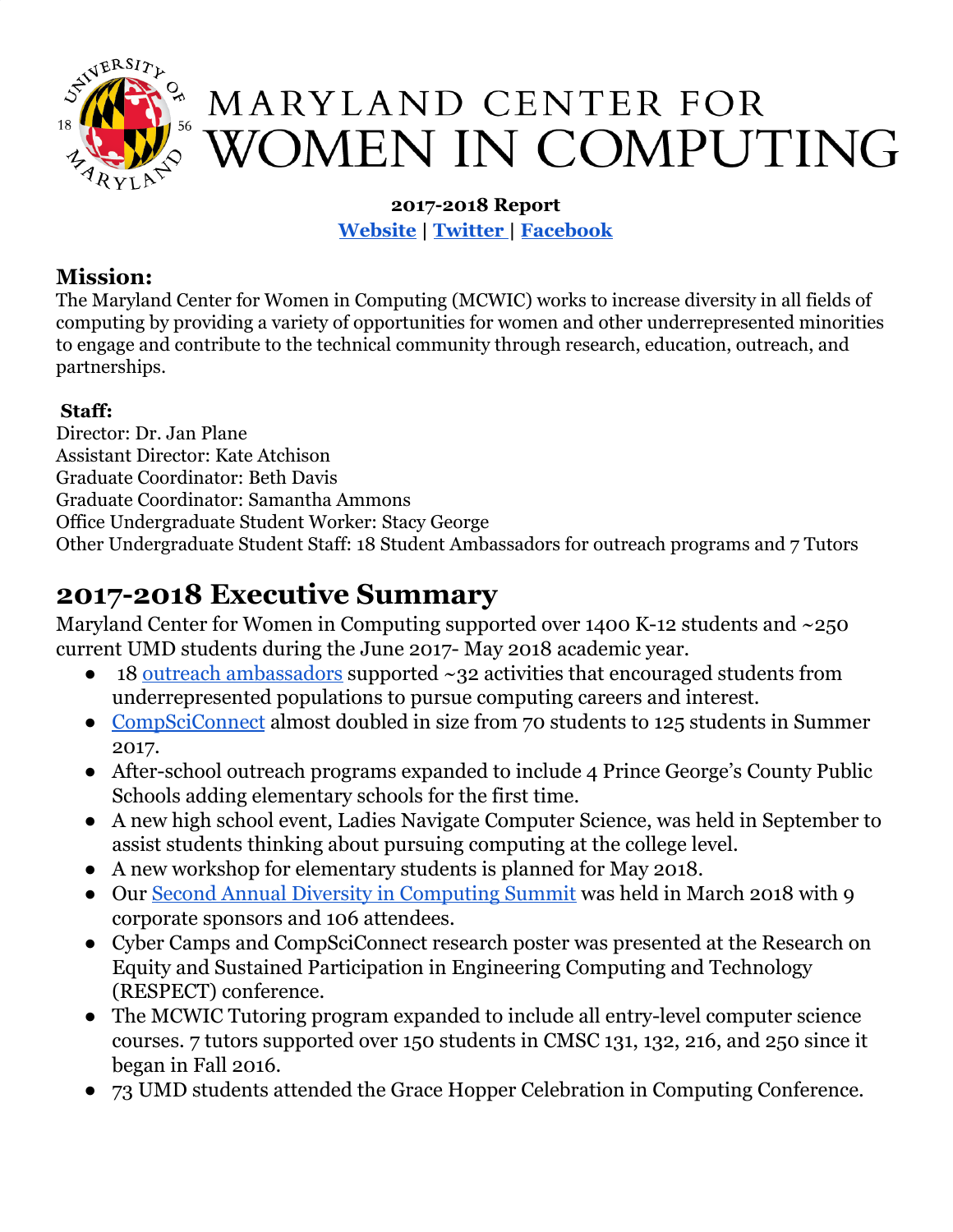# **K-12 Outreach**

[K-12 outreach](http://mcwic.cs.umd.edu/programs#outreach) programs include CompSciConnect, after-school outreach programs, and weekend events.

Throughout the year, MCWIC Ambassadors take our curriculum on the road to visit local organizations and schools (i.e., . local Girl Scout troops) with a fun STEM activity. Activities last approximately 2 hours. STEM options include LEGO Mindstorm Robots, cryptology activities and programming that provide an introduction to computing principles. Additional activities include high school recruiting events and local resource fairs.

Outreach efforts are primarily staff by our MCWIC Ambassadors. Funding for these programs is supported primarily through Brendan Iribe, AFCEA Bethesda, and MCWiC general funds.

#### *Key Stats:*

- ~32 Outreach Events
- Over 1400 students reached
- 18 Undergraduate students hired to support programs

# *MCWIC Outreach Ambassadors*

Each year, undergraduate students are selected to be MCWIC ambassadors where students receive training on best practices for teaching and content and then apply these skills to our various outreach programs described below. 8 Teaching Ambassadors are hired full-time in the summer to support camps. At least ten (10-12 Outreach Ambassadors are hired during the school year to support ~100 hours of events throughout the semester.

# *CompSciConnect*

[Computer Science Connect](https://mcwic.cs.umd.edu/csc) is a three- year camp designed to introduce middle school girls (as well as boys from underrepresented groups) to programming concepts using robots, Scratch, dynamic web pages, and basic virtual reality. Campers also learn additional to computer science topics including number theory, cybersecurity, logic puzzles, and computer use and safety. CompSciConnect was started in the summer of 2012. Since it inception, **376** students have participated in CompSciConnect. Undergraduate students serve as Teaching Ambassadors by leading campers through the curriculum and supporting them with school year projects. In 2017, we expanded camp offerings by adding an addition six sessions across six weeks for campers.

# *Key Statistics:*

- 125 students in the summer camp
- $\bullet$  ~100 students continuing each month during the school year
- 8 undergraduate Teaching Ambassadors
- 6 sessions of CompSciConnect across 6 weeks

# *MCWIC After-School Outreach*

 In a weekly after-school program, MCWIC Ambassadors provide after-school programs in nearby Prince George's County Public School System to introduce more students to computing through hands-on activities and real world problems. Much of the curriculum is adapted from CompSciConnect. In 2017, Greenbelt Middle School and College Park Academy continued their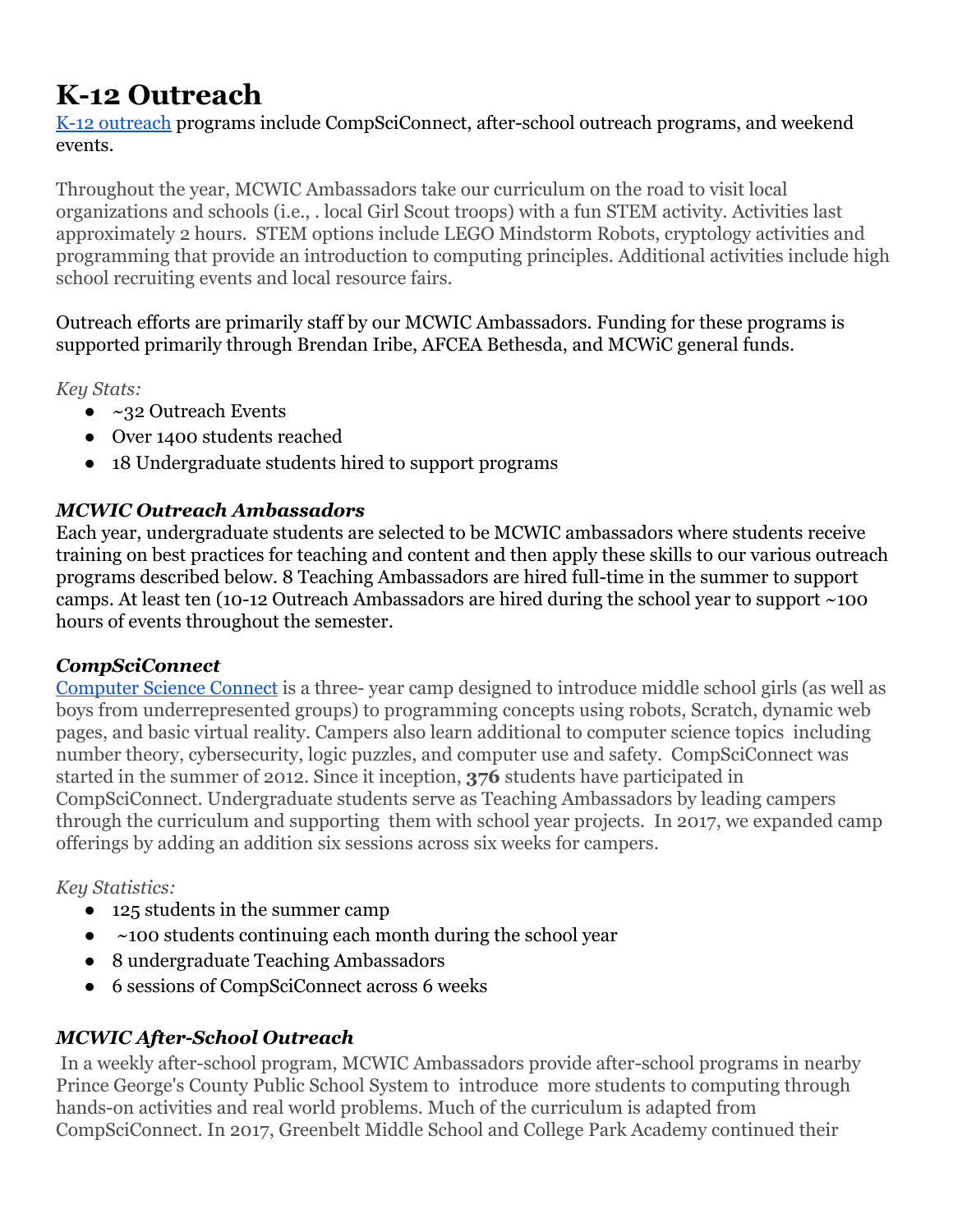programs. Paint Branch Elementary School was added in Fall 2017. Lamont Elementary School was added in Spring 2018.

*Key Stats:*

- *● 4 PGCPS after-school outreach programs*
- *● 65 students served*
- *● 11 UMD undergraduate Outreach Ambassadors serving 2-3 hours weekly*

# *High School Recruiting Workshop- Ladies Navigate Computer Science*

In 2017, we hosted our first ever Ladies Navigate Computer Science recruiting event to engage current high school juniors and seniors to learn about the University of Maryland Computer Science program, computing research, and computing careers. 55 high school women attended. We plan to continue this event.

# *NCWIT Aspirations*

The Maryland Center for Women in Computing serves on the NCWIT Maryland Affiliate Team. Each year we promote, recruit, review applications, and host the NCWIT Aspirations in Computing Award Ceremony to honor Maryland female students and their work in computing. In 2018, 68 students and educators were recognized for their efforts. The award ceremony was be hosted at UMD in April with over 50 students expected to attend. Hands-on workshops around wearable technology and virtual reality will be led by UMD undergraduate staff and members of the Maryland Affiliate Team. Additional outreach support is given through the Aspire IT grant program. We currently support high school student-run programs at Montgomery Blair and Wootton High Schools. These programs support current high school girls to run after-school programs that teach computer programming.

# *Elementary Workshop- JumpStart Computing*

In May 2018, we will host our inaugural workshop for elementary students. 60-75 elementary students will rotate through 1 hour activities on robotics, cryptography, number theory, and introductory computing. Outreach Ambassadors will lead the curriculum.

# *Girl Scouts*

We partnered with the Girls Scouts of the Nation's Capital Region to host robotic workshops for Brownie and Junior Girl Scouts 1-2 times per semester. Two sessions of workshops are held each day with ~30 students served in each session. In 2017-2018, workshops were held in November 2017, February 2017, and April 2018. This impacts ~180 students across all workshops.

# *High School Programming Workshops*

Each semester, our outreach ambassadors host high school programming workshops for students in 8th-12th grade. Topics include: Virtual Reality, App Development, Python, Alice, and Web Development. In 2017-2018, workshops were held in October 2017, March 2018, and April 2018. ~45 students across all workshops.

# *Project Rise Up 4 CS*

Project Rise Up 4 CS helps underrepresented (female, Hispanic, African American,Native American) students pass the Advanced Placement (AP) Computer Science A course and exam by current UMD students offering online tutoring and webinars. Project Rise Up 4 CS is a project in collaboration with Georgia Tech. ~ 12 students are supported by 3 undergraduate tutors.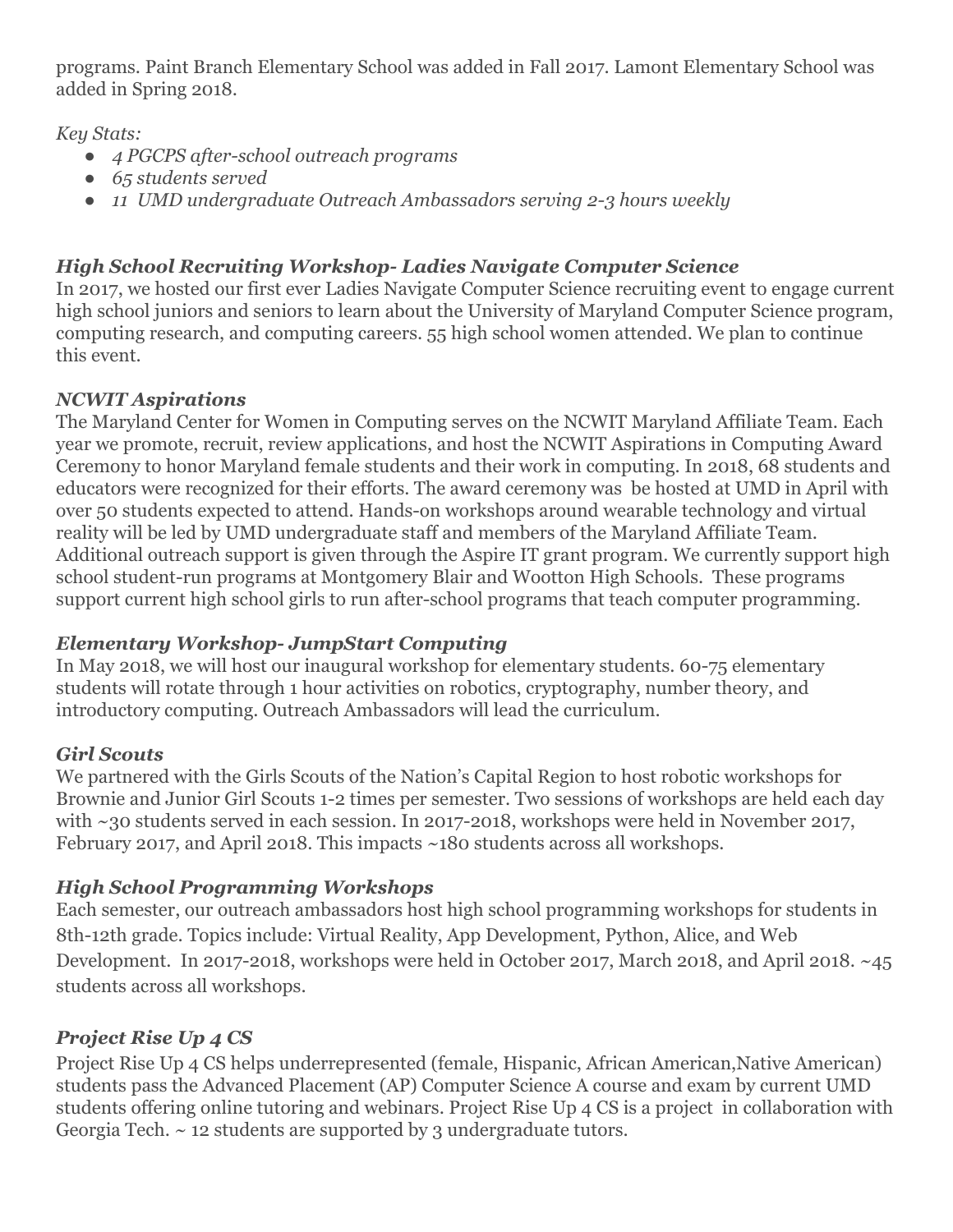# **Current Students**

# *MCWIC Tutoring Program*

MCWIC tutoring is offered each semester for CMSC 131, 132, 216, and 250 from the third week of the semester to the last week of classes. In Fall 2016, the Maryland Center for Women in Computing started a tutoring program for students from underrepresented populations in the introductory programming class- CMSC 131. Based on the demand, we raised additional funds to support tutors in all of the lower level classes (100 and 200 levels) during the Fall 2017 semester. To date, 8 undergraduate students have served as tutors. Over 150 students benefited from tutoring since it began.

#### *Key Stats for 2017-2018*

- *● 3* undergraduate tutors each semester
- 10 hours of drop-in tutoring offered each week
- $\bullet$  ~12 hours of 1:1 tutoring offered each week
- Spring 2017: 96 sessions and  $~40$  unique students
- Fall 2017: 94 sessions and  $\sim$ 50 unique students
- Spring 2018:  $85$  sessions and  $\sim$  45 unique students

#### *Grace Hopper Celebration*

With support from the BRAID initiative, Brendan Iribe, and other corporate sponsors, the University of Maryland and MCWIC are able to fund at least 50 students to attend the Grace Hopper Celebration each year. Students gain valuable connections, resources, career opportunities, and advice. In 2017, MCWIC along with the department supported 51 students and 4 faculty/staff. The iSchool supported 10 students. 12 students secured funding from outside sources. In total, 73 UMD students and 5 faculty/staff members attended.

#### Key Stat for 2017

● 73 UMD students attended the Grace Hopper Celebration in Computing Conference

#### *[Diversity in Computing Summit](http://mcwic.cs.umd.edu/events/diversity)*

MCWIC hosted their 2nd annual Diversity in Computing Summit on March 2nd 2018. This one-day workshop of informative workshops and dynamic speakers is designed for all advocates of underrepresented groups to emphasize inclusive computing efforts. 106 attendees participated. Industry partners, community supporters, sponsors, students, faculty, and staff all came together to make this a great event. Keynote speakers were: Abigail Lewis, AAUW, and Sec Kelly Schulz gave keynotes. 8 breakout sessions were hosted. This event was supported by 9 corporate sponsors. ~\$18,000 were raised to support the Maryland Center for Women in Computing.

#### *MCWIC Lounge*

The MCWIC lounge is a community space on the 3rd floor of AV Williams (3147) for women in computing to meet, study, and connect. The lounge is now open Monday-Friday from 8 am - 6 pm instead of requiring swipe card access. The MCWiC lounge has a microwave,seating, whiteboard walls, and study space for students.

#### **Conference Travel Funds**

In Spring of 2017, we decided to allocate some of our funding to supporting students who wish to attend other conferences. Since it began, we have supported 7 students in attending conferences such as NSBE, Tapia, and the NCWIT Summit.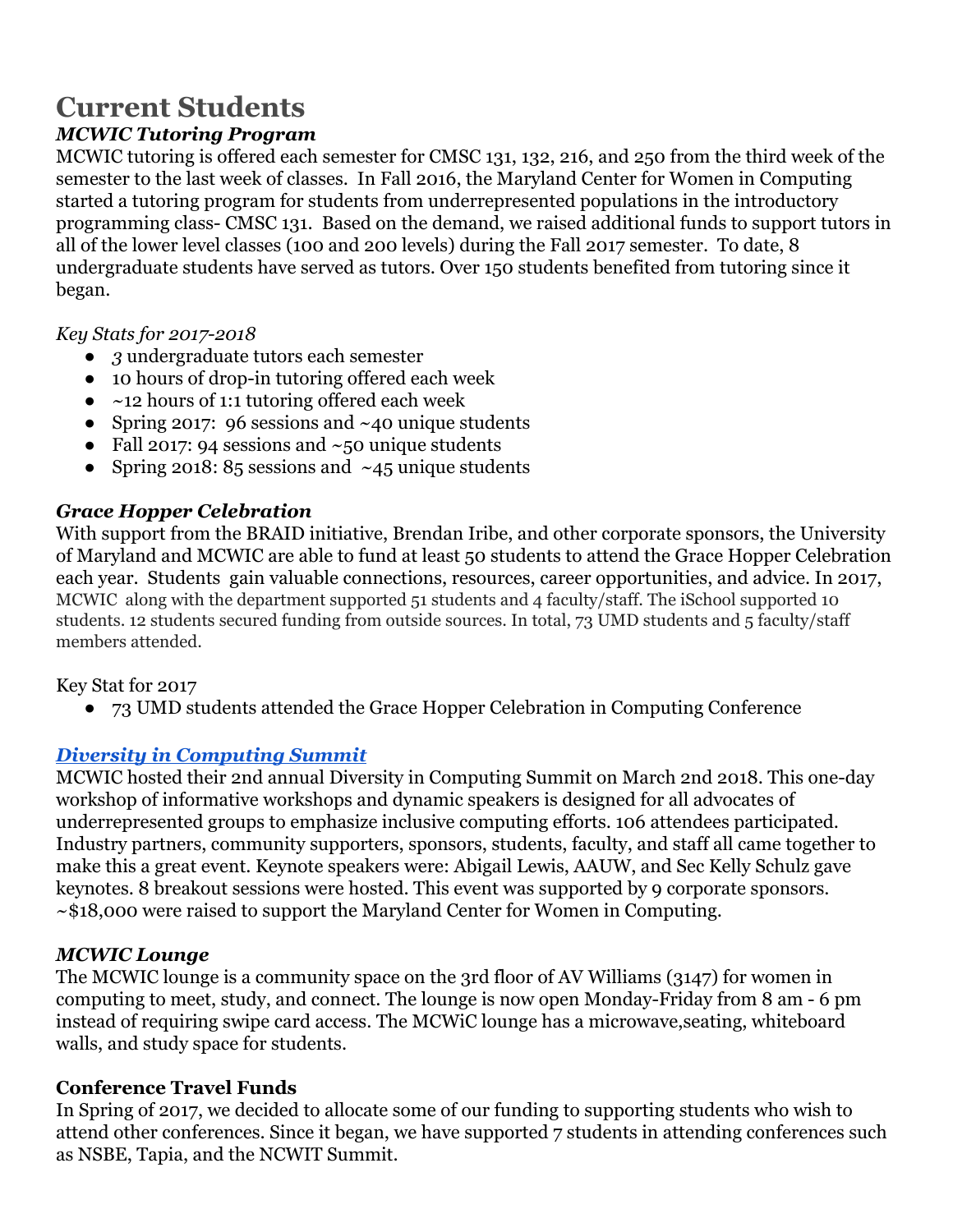#### **Professional Development and Social Events**

Each semester the Center provides professional development opportunities for our students. Events can range from insightful talks by industry leaders or faculty from other universities or panels and round-table discussions. In collaboration with student organizations, we also host social events for women of the department to get to know each other. Events in 2017-2018 included: Welcome Back Dinners (each semester), Grad Women Lunches, Grace Hopper Networking Night, Cookie Decorating Social, How to Work a Conference, Resume/Career Prep, and an Intern Panel. ~250 UMD students attended one of our programs.

#### **Student Organization Support**

The Center supports [The Association for Women in Computing](https://awc-umcp.squarespace.com/) and GradWomen to build community and create events to empower and support female computing students across campus. These organizations actively recruit women in to technical majors, and work to retain women in the field.

MCWIC also supports the Girls Who Code chapter at UMD. The Girls Who Code chapter is led by UMD undergraduates and meets 10-12 weeks out of the semester with girls 8th-12th grade girls interested in computing. Each week, we help Girls Who Code book space and market their event. Snacks and computers are provided as needed. Additional support is provided as requested.

The University of Maryland hosts a very large hackathon,Technica, the largest all ladies hackathon in the US. This effort is student led and had over 900 participants this year with participants from colleges around the east coast as well as high school women. In Fall 2017, the MCWIC also sponsored Techinia.

Additional student organizations who support and recruit underrepresented students include: CodeBlack, Ladies of CS, and CS Latino.

#### **Research Efforts**

#### *CompSciConnect/Laboratory for Telecommunication Sciences*

MCWIC conducts research to evaluate its programs and to understand confidence, exposure and access to K-12 education in computing for underrepresented students. Through one-day workshop styled events, summer camps and after-school programs, pre- and post- surveys are collected from student participants. An initial analysis of surveys collected show several trends in the lack of encouragement and exposure to computing that middle school students receive and shows that our outreach efforts do have a positive impact on student confidence in the field of computing. Findings were recently presented at the poster session of the RESPECT Conference (Research on Equity and Sustained Participation in Engineering, Computing, and Technology) in Baltimore, Maryland. Research will be submitted for consideration to several other conferences this year.

#### **Maryland Center for Computing Education [MCCE]**

For many years, MCWIC has partnered with other programs improving the computing education K-12. This began with the CS Matters in Maryland Project and has now expanded to participating in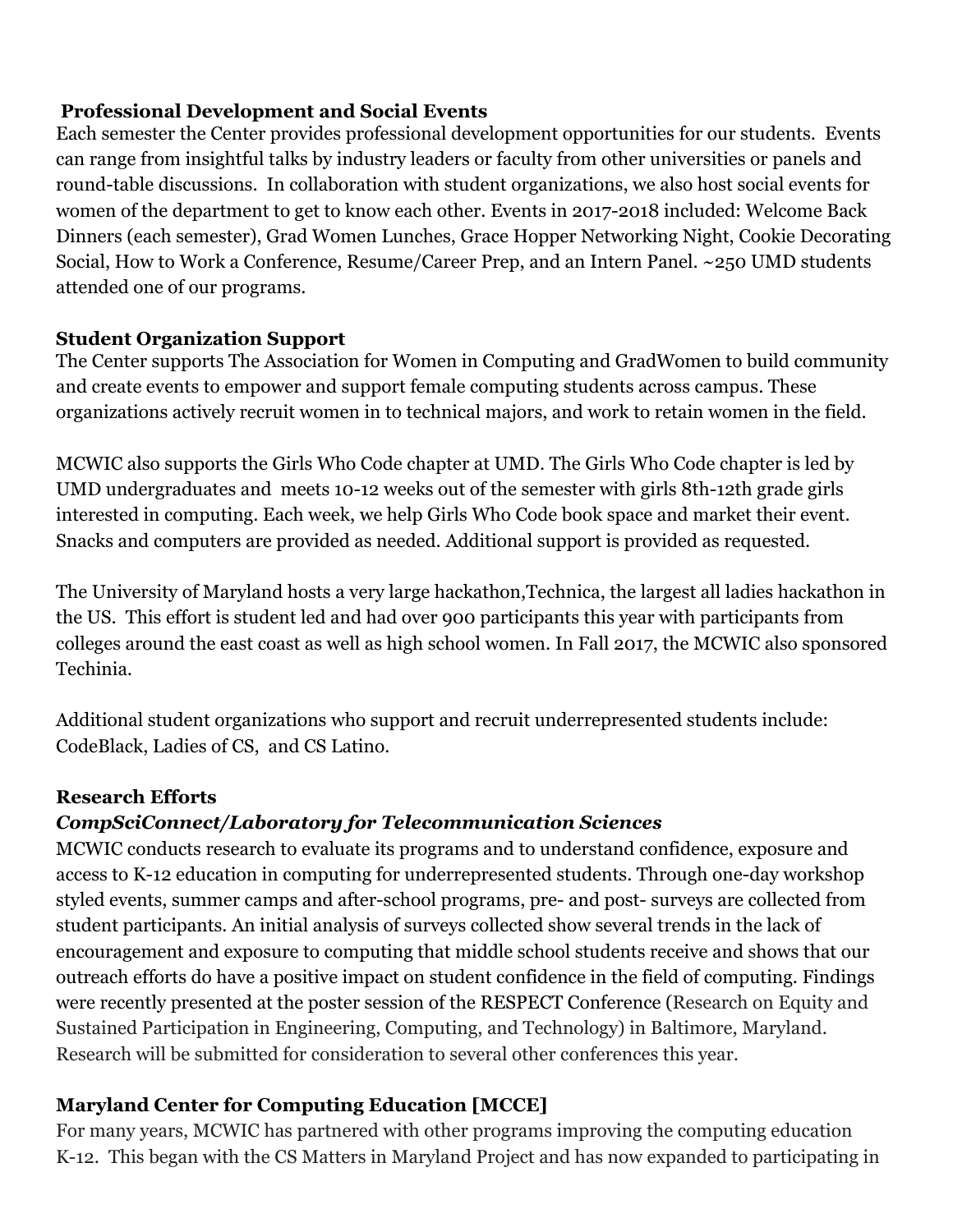the statewide advisory board for computer science education. This board has developed 15 year goals for the state and more recently has been instrumental in the creation of the Maryland Center for Computing Education (housed at the USM offices just off campus). The MCCE's primary goal is in the preparation of teachers for computing across the grades and across the state. MCWIC partners with MCCE to ensure that diversity, inclusion and equity are major considerations in those goals.

### **BRAID**

The BRAID initiative includes fifteen computer science departments across the U.S. including the **University of Maryland** that are committed to implementing changes to their introductory computer science courses, pathways into the major, departmental climate, and outreach efforts in hopes of diversifying their computer science majors. In return for funding, we provide data on the computer science department and our students. Updated research can be found [here.](https://braidresearch.gseis.ucla.edu/publications/)

#### **Plans for 2018-2019**

- New MCWIC Advisory Board to form
- Launch a mentoring program for students in conjunction with AWC
- Increase the number of students we send to professional conferences
- Continue to increase the number of K-12 students impacted by the outreach programs we offer
- Take on the marketing and management of all 3 Cybersecurity Camps
- Offer and evaluate the alternative intro programming sequence for majors to determine if the change in language and focus have any significant effect on students in general and more specifically on students from underrepresented populations.
- Work more closely with the newly created Maryland Center for Computing Education to research where efforts can have the biggest impact in the K-12 space - support the CSforAll initiative.

# **Additional Diversity Efforts across the Computer Science Department**

The CMSC's Diversity and Inclusion Committee has been active in collecting survey data from faculty, staff and students and then aligning that survey data with the university's efforts in the same area. This data will then be used to ensure the goals of the thriving workplace initiative are implemented and effective within the department. The committee is specifically looking at hiring practices and graduate student admission practices to better understand diversity and inclusion in these contexts.

Additionally as a recommendation from BRAID, a new curriculum for CMSC 131 and 132 was piloted in 2017-2018.